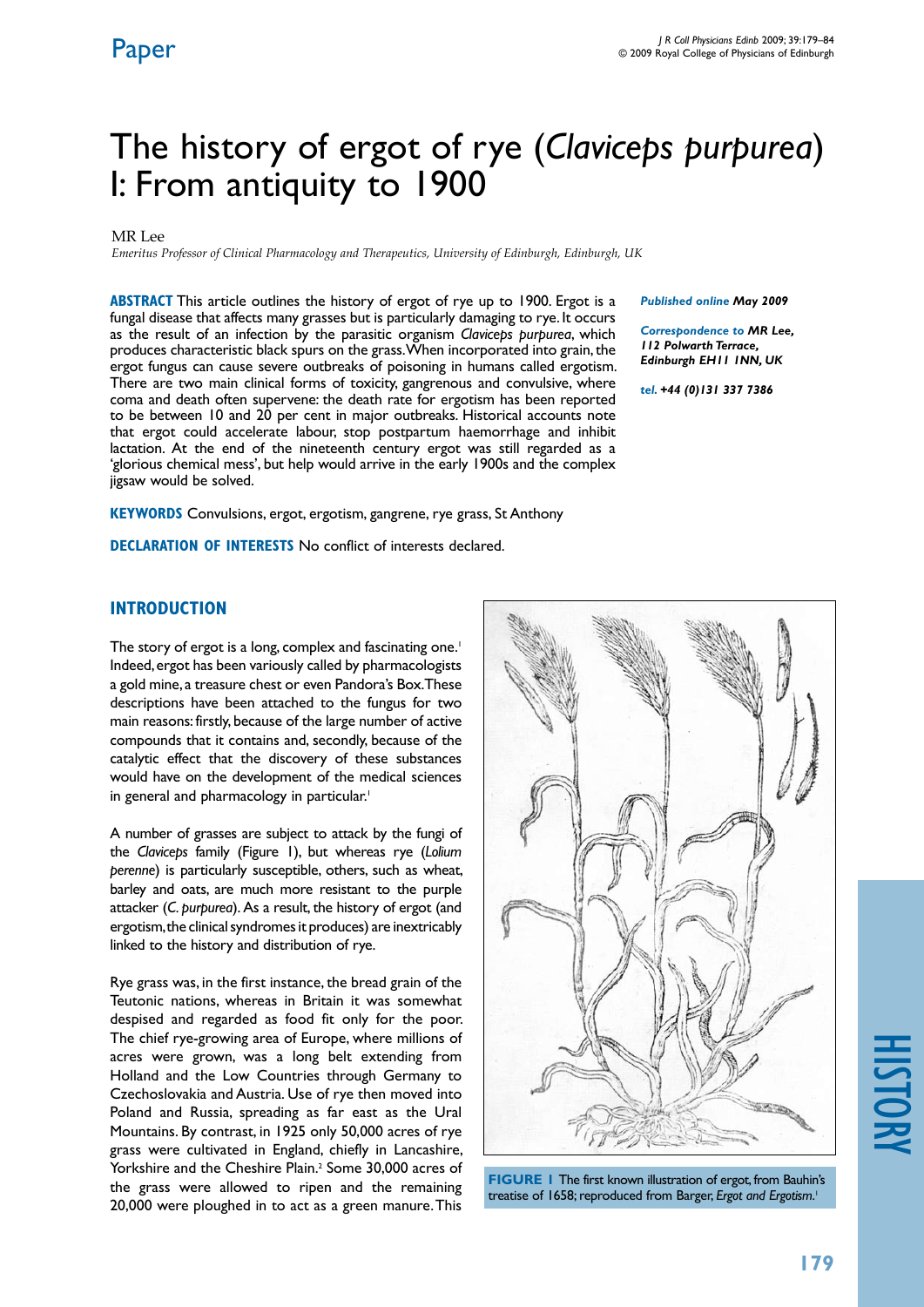explains why ergotism was a common disease in Germany and Russia, but relatively rare in the UK. The contrast is emphasised by the rye to wheat ratio in millions of bushels in 1930 – 4:1 in Poland but only 1:100 in England and Wales.3 Moreover, the climate in Eastern Europe appeared to be much more favourable for the cultivation of rye grass.

The appearance of the black ears of ergot on rye had some mythological significance. In Germany, ergot (*Mutterkorn*, literally 'mother grain') was associated with a spirit called Kornmutter (grain mother) which 'lived' in the ears of corn or rye. The ergot growths were regarded as her children. At first it was thought that *Mutterkorn* referred to the action of ergot on the uterus, but this does not seem to be the case. The word 'ergot' probably derives from the Latin word *articulum* (articulation or joint) via the Old French *argot* (cockspur, suggesting the shape of the sclerotium of the fungus; see Figure 2).

### **Description of the fungus**

The first unequivocal description of the fungus and its action was that of Adam Lonitzer in his *Kräuterbuch* of 1582 where, in an appendix on rye, he wrote: 'There are long, black, hard, narrow pegs on the ears, internally white, often protruding like long nails from between the grains in the ear.'4 Lonitzer also mentions that they were foul smelling and that these hard pegs had been used to induce pains in the womb.4 He gave the usual dose as three sclerotia (pegs; i.e. about 0.5 g) which could be repeated if necessary.

The first illustration of the sclerotium of the fungus appears to be that described by Gaspard Bauhin in his *Theatrum Botanicum* of 1658 (Figure 1). The disease does not appear in an English language text until 1677, when the botanist John Ray referred to it in the second edition of his treatise *Catalogus Plantarum Angliae*. 5 The word 'ergot' is seen for the first time a few years later, in a 1683 publication called *The Weekly Memorials for the Ingenious*, where it is described as 'that malignity breeding in the ears of corn [sic] which contains certain black grains called, in Sologne, Ergots and in Gastinoise Bled Cornue'. Sologne is a region and Gastinoise a *commune* in France where the cultivation of rye grass was widespread. In 1791 the physician, natural philosopher and poet Erasmus Darwin referred to ergot in his long poem *The Botanic Garden*:

Shield the young harvest from devouring blight, The smut's dark poison and the mildew white, Deep-rooted mould and ergot's horn uncouth, And break the canker's desolating tooth. – Part I Canto IV (lines 511–4)

In a footnote, Darwin still found it necessary to explain ergot to his readers, saying that it is a disease affecting the rye in France (commonly) and in England (occasionally).<sup>6</sup>



**FIGURE 2** Stages in the development of ergot of rye. Left: honeydew; right: the sclerotium (cockspur). From Bové FJ. *The story of ergot.* Basel: S Karger; 1970. (With kind permission by S Karger.)

For a considerable period the nature of the black horns on rye remained a mystery. From 1700 onwards it began to be suggested that it was a parasitic infection, but what was the parasite? Eventually, matters began to move forward: Claude Joseph Geoffroy<sup>7</sup> in 1711 and Baron Otto von Münchhausen<sup>8</sup> in 1764 suggested that the parasitic infection was in fact a fungus. The advent of the compound microscope and the development of germination techniques at the beginning of the nineteenth century enabled the nature and behaviour of this fungus to be established. First, sclerotia were allowed to germinate, producing what were clearly fructifications (fruiting bodies). In the 1850s Louis René Tulasne described the full life cycle of ergot.<sup>9</sup>

The first obvious effect of the parasite attacking the grass is the so-called 'honeydew' (Figure 2), a sticky yellow sugar solution, which when secreted by the infected plant ovary exudes as drops between the affected glumes (sterile bracts) of the rye. The next stage in the cycle is the development of the black sclerotium (the cockspur). Under normal conditions, the sclerotia fall to the ground at the time of harvesting the grain, lying dormant until the following spring when they are activated by warmer temperatures. They can then undergo either sexual or asexual processes of reproductive propagation. Eventually, structures called asci are formed, releasing ascospores into the air. Clouds of these spores are shot away from the fungus body in an explosive manner (to a height of 7–15 cm) and distributed randomly by the wind or by insects.

In 1856 the French botanist Durien was able to infect rye flowers with *Claviceps* ascospores in the laboratory for the first time.<sup>1</sup> This settled a mystery that had baffled botanists for 100 years.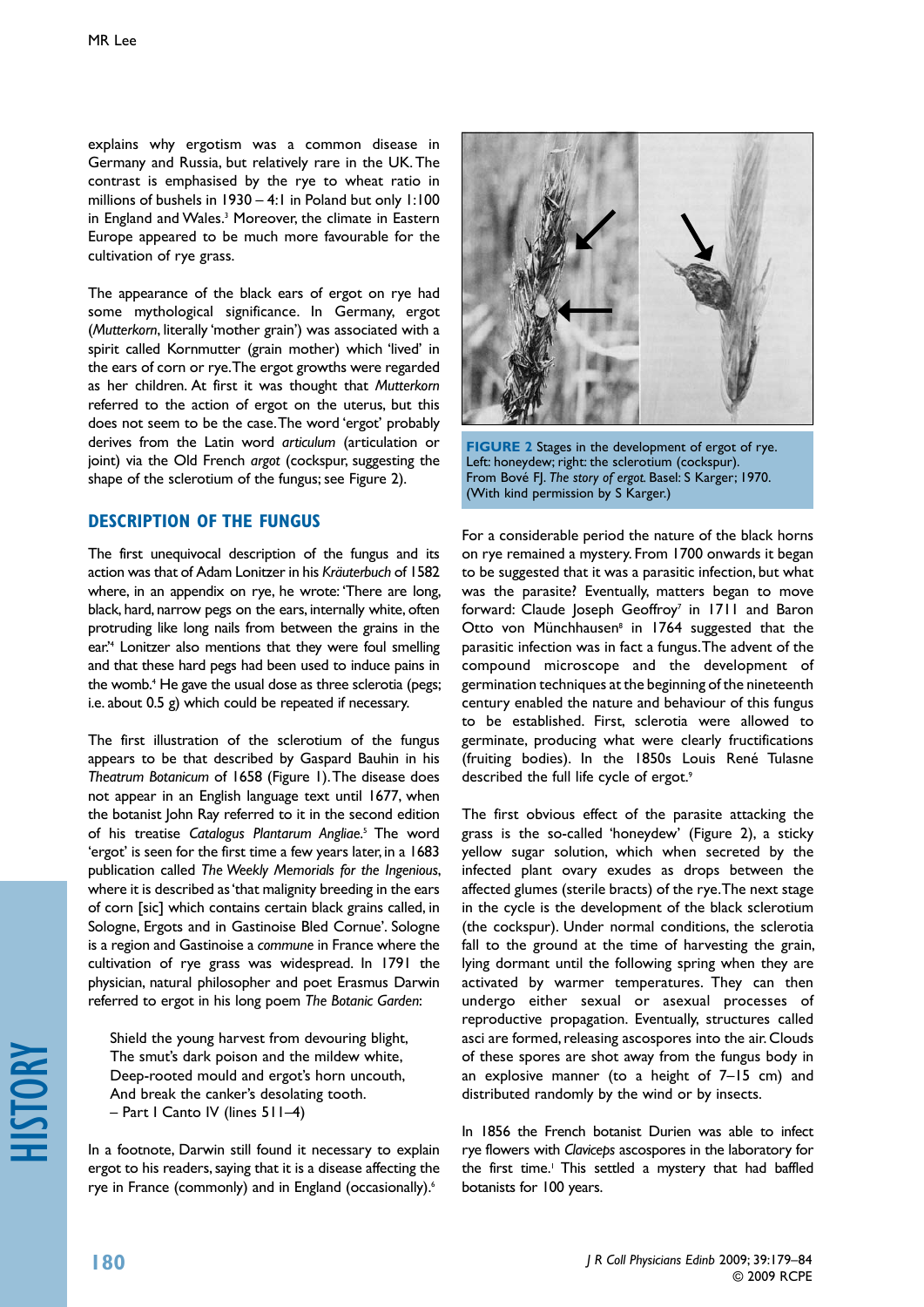# **the growth of ergot**

A serious infestation with Claviceps, such as might cause an epidemic of clinical ergotism, is produced by an unusual conjunction of climatic circumstances. The two important factors are a wet season, which favours germination of the sclerotia, followed by a dry and windy spell, which favours the dissemination of the ascospores. Why is rye grain more susceptible to Claviceps purpurea infestation than other cereals such as corn, wheat or oats? The answer seems to be that rye grass depends largely on cross-fertilisation for propagation compared with the other grasses. It therefore opens its glumes to accept airborne or insect-borne pollen and as a consequence is also open to fungal ascospores. Ergot damages rye grass very considerably. As much as 50 per cent of the grain may be lost. In areas such as Russia, where rye was a staple food, this could result in famine. The elimination of ergot from parasitised rye can be achieved only with considerable difficulty and expense.

At the end of the nineteenth century ergot began to be used as an important therapeutic agent, and it became necessary to facilitate its growth artificially. Two methods were adopted: shaking the stems of the rye or pulling the ears of the grass between the fingers. These manoeuvres were repeated daily for a week and proved to be extremely labour-intensive. A further procedure was to spray the flowers with a dilute solution of the fungal spores of *Claviceps*. Eventually, yields of ergot as high as 500 kg per hectare (490 lbs per acre) were obtained. Unsurprisingly, in the period before the First World War the price of ergot per kg was 20 times that of rye.<sup>1</sup>

# **ERGOTISM**

There is a reference to ergot on an ancient Assyrian cuneiform tablet, and another in a sacred Parsi book,<sup>10</sup> but it was only in the Middle Ages that several authors suggested that there were two forms of clinical ergotism: the gangrenous and the convulsive.<sup>1</sup> The gangrenous tended to occur west of the Rhine, the convulsive to the east. There was some minor overlap when the two forms occurred at the same time in the same individual, but generally this was not so.

At first it was thought that the two forms were caused by different chemical agents in different types of the fungus, but this hypothesis has proved incorrect. Sir Edward Mellanby and his colleagues<sup> $11$ </sup> suggested that concomitant lack of vitamin A was the cause of the convulsive form, but this has never been confirmed. Clinical cases of ergotism have reduced remarkably over recent years. As a result, it is unlikely we shall ever find an answer to this medieval puzzle. It may be that some individuals are more sensitive to the neurotoxic compounds in ergot, such as the lysergic acid and ergokryptine derivatives.



**FIGURE 3** Forms of ergotism, both produced by eating contaminated rye grass or by ergotamine orally: A: Gangrenous ergotism of the feet;<sup>1</sup> B: Convulsive ergotism.<sup>1</sup>

By 1800 it was widely accepted that ergotised rye was responsible for all forms of ergotism. Some attempt was made to separate the healthy from the mouldy grain, but technically this is difficult; unscrupulous farmers and millers would often not take the necessary steps to exclude the mould.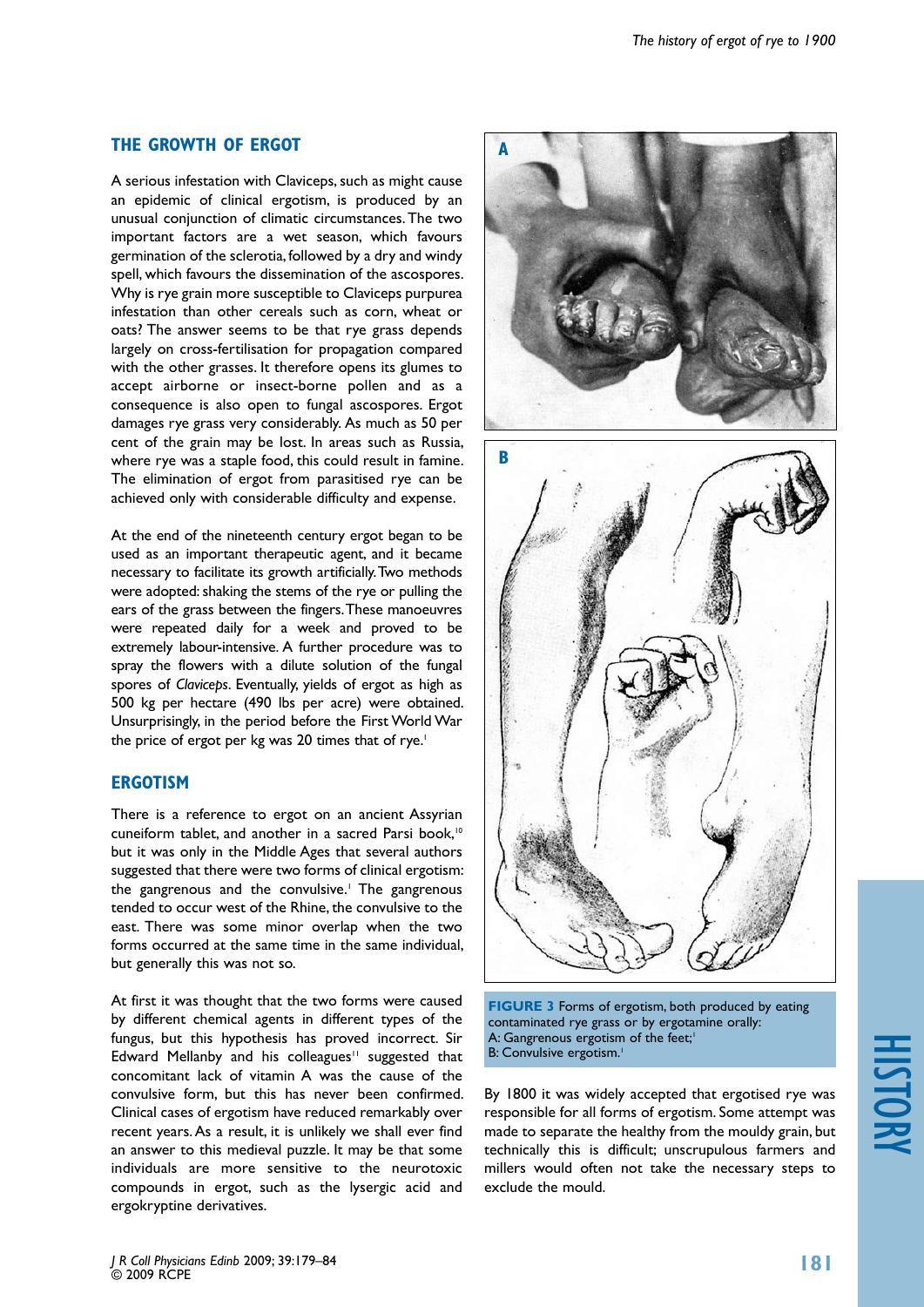#### *The clinical syndrome of gangrenous ergotism*

This form of ergotism runs a definite course. Initially, the patient complains of general lassitude accompanied by pains in one of the limbs, usually in the calf of the leg. Over the course of several weeks, the foot or sometimes the hand becomes swollen and inflamed. Then, characteristically, violent burning pains shoot through the affected limbs (presumably neuropathic). These pains were so common and specific in the Middle Ages that they were given special names, such as Saint Anthony's and Saint Martial's fire. Educated Latin speakers knew this pain as *sacer ignis* (sacred fire). Sensations of heat and cold alternated in the limb. The next phase was often signalled by the limb becoming numb and the pains disappearing. The skin turned cold and livid, and red or violet vesicles appeared. The diseased part became black (gangrenous) and the toes and feet could fall off without pain.

In severe cases the whole process was greatly speeded up and the limb would separate at the knee or ankle with only minor haemorrhage, often after a trivial knock. The patient would arrive at the hospice or hospital carrying the limb! In some instances all four limbs were lost and these patients succumbed rapidly. Figure 3A shows a photograph of a modern case (known to the author), in which the patient developed bilateral lower limb gangrene after an overdose of ergotamine.<sup>12</sup> Fortunately, the individual survived after bilateral below knee amputation.

#### *Convulsive, spasmodic or nervous ergotism*

The first symptoms of this form of ergotism, the *Kribbelkrankheit*, were described as a heaviness in the head and limbs accompanied by mild diarrhoea (without vomiting). The next manifestations were numbness in the hands and feet, accompanied by a tingling sensation in the limbs which was likened to 'ants running about under the skin' – hence formication. Other sensations described include 'pins and needles' in the extremities (paraesthesiae suggesting peripheral nerve involvement).<sup>13</sup>

Later on in the illness, twitching of small muscle fibres is observed (myokymia or fasciculations), particularly in the muscles around the mouth and eye. In mild cases of the disease the disorder abates at this stage. In more severe poisoning the syndrome takes a violent turn in entering the convulsive stage (Figure 3B). This presents as tonic/clonic spasms of the limbs associated sometimes with contractions of the facial muscles, vocal cords and diaphragm. The tongue was commonly bitten and in some cases severed. Painful whole body spasms could occur (opisthotonus). The subject often cried out, sweated profusely and was prone to violent retching. In the severe form the patient did not sleep, developed multiple convulsions (status epilepticus) and progressed towards coma and death.

Some patients, however, recovered even from this serious state; in them the eyes were particularly affected showing, for example, dilated pupils followed by glaucoma



**FIGURE 4** St Anthony, from a medieval woodcut. The sufferer is shown with an amputated foot and the sacred fire coming from his hand. The saint is accompanied by his symbol, a pig.

and, more remotely, cataract. Dementia, delirium and mania were also described in severe forms of the poisoning. Post-mortem examinations showed a degeneration localised to the posterior columns of the spinal cord but also patchy damage in the cerebral hemispheres and mid-brain. The overall mortality in the convulsive form of ergotism ranged between 10 and 20 per cent, surprisingly low in an era when intensive care support and anticonvulsant drugs were not available.<sup>1</sup>

#### *St Anthony's fire*

In about 1093 the French nobleman Gaston of Valloire founded the Hospital Brothers of St Anthony. He built a hospital near the church of St Anthony at La-Motte-Saint-Didier, near Vienne, to accommodate patients with ergotism who came from all over Western Europe (but particularly from France). Relics of St Anthony's body were brought from Constantinople. Pope Urban II recognised the order in 1095 and in 1297 Pope Boniface VIII raised the priory to the dignity of an abbey. During the twelfth century the *sacer ignis* became strongly associated with St Anthony. Woodcuts of that time (see Figure 4) show the saint accompanied by his faithful pig (identified by the illiterate peasantry as a symbol for Anthony), with sufferers carrying crutches.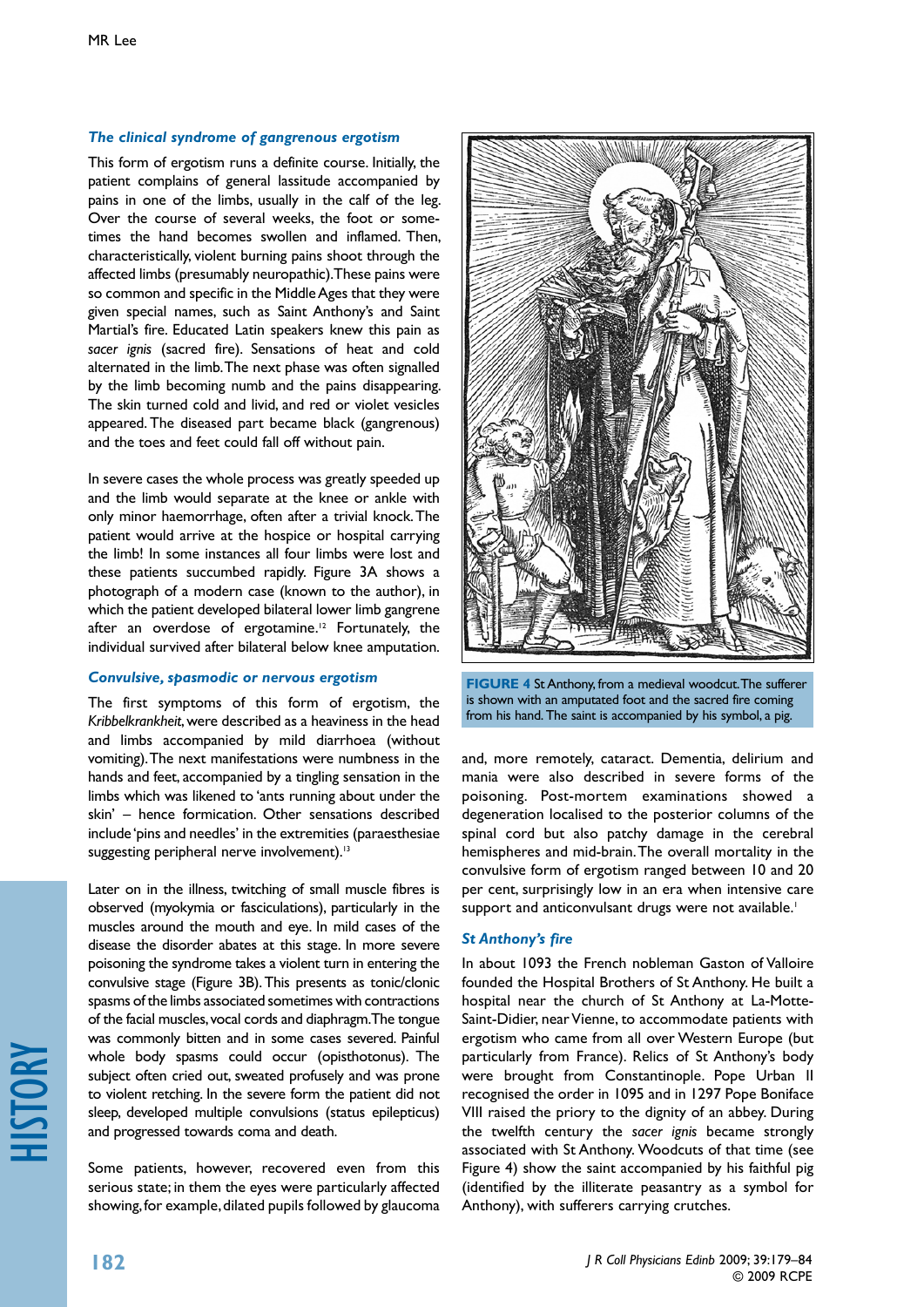Between the twelfth and fourteenth centuries many thousands of patients made pilgrimages to the abbey or one of its satellite churches. The experience of the suffering pilgrims usually followed one of two possible outcomes: many died within seven days of reaching the abbey but, if they survived this critical period, they often experienced a 'miracle cure'. Limbs were still lost, separating, however, without putrefaction. The chief virtues of the hospital at St Antoine-L'Abbaye seem to have been, on the one hand, the wholesome food that the patients received and, on the other, the careful dressing of the auto-amputated stumps of the limbs.<sup>1</sup>

#### *The ecbolic or oxytocic action of ergot*

When ergotism occurred in a lactating woman, the flow of milk often stopped completely and did not return. The ergot alkaloids, particularly ergocryptine, can inhibit prolactin production and release from the anterior pituitary gland, which almost certainly explains the effect of ergot on lactation.<sup>12</sup>

Ergot also seemed to have effects on parturition. Midwives and 'wise women' had used powdered ergot for many years to accelerate labour and prevent uterine haemorrhage, but the evidence was largely anecdotal.<sup>4</sup> In 1787 Paulitzky reported that a powdered preparation of ergot had come into widespread use in the previous 20 years.14 It was being used by both midwives and physicians and was called *pulvis ad partum* (literally the powder of birth). It had a powerful effect on the uterus, causing it to contract, and was more effective than anything hitherto described. It did not store well, however, and lost virtually all its activity in two to three months. If too large a dose were given, obstructed labour and signs of ergot toxicity could occur. It could also be used to induce abortion in the early months of pregnancy, but this too could be dangerous.

Major advances in the field took place in the United States during the nineteenth century. In 1808 John Stearns, a New York physician, published an article in the *Medical Repository of New York* entitled 'An account of the *pulvis parturiens*, a remedy for quickening childbirth'.15 Stearns claimed that this preparation 'expedited lingering parturition and saved the accoucheur a considerable amount of time',<sup>16</sup> without producing any bad effects on either the mother or the infant. His advice was 'to boil half a drachm of the powder in half a pint of water and give one third of this volume every twenty minutes until the uterus begins to contract'. He also stated that ergot was a vegetable and appeared to be a spurious growth on rye. He opined that a practitioner, on examining a granary where rye grains are stored, would be able to obtain a sufficient quantity. Samuel Akerley, a physician at New York's City Dispensary, mentioned in 1809 that extract of ergot had been used to treat amenorrhoea and in attempted abortions.<sup>17</sup>

A further stimulus to the development of ergot was given by the physician Oliver Prescott in 1813, when he published a pamphlet entitled *On the natural history and medicinal effects of the Secale cornutum or ergot*. 18 This essay proved so popular that it was translated into several European languages. As a result, the use of powder of ergot spread rapidly throughout France (and later Germany).

However, the more regular use of powder of ergot did not come without problems. In 1822 the physician David Hosack commented that the number of stillborn children delivered in New York had risen very rapidly.<sup>19</sup> This resulted in a public enquiry, and Hosack stated that *pulvis ad partum* had become *pulvis ad mortem* (the death powder). He suggested that the powder should not be used, in general, to accelerate labour but only to staunch postpartum haemorrhage, for which it had proved very effective.

In spite of Hosack's strictures the use of ergot spread rapidly throughout North America and Western Europe. The first pharmacopoeia to include ergot was that of the United States in 1820, followed by Italy, Greece, England and France. Many of these preparations were not standardised, and only that of the United States had its total alkaloid content measured. As a result the effects of the American ergot were reasonably reproducible. Ergot contains many alkaloids and only one of them, ergometrine, has a pronounced effect on the uterus. It is no surprise, therefore, that some preparations of ergot were all but useless. Controversy in regard to the efficacy of ergot was to rage throughout the whole of the nineteenth century and would only be settled by Henry Hallett Dale and his colleagues in the early years of the twentieth century.<sup>12</sup>

# **A glorious chemical mess**

The history of ergot between 1820, its date of entry to the United States Pharmacopoeia, and 1905, when Dale joined the Burroughs Wellcome Research Laboratories in England, was to prove extremely frustrating. Ergot is a chemical factory containing everything from the simplest of compounds such as amines and aminoacids to the most complex polycyclic alkaloids. At the last count, there were more than 200 clearly identified chemical compounds in a simple extract of the fungus. Although it was widely recognised that the pharmacological activity largely resided in the alkaloid fraction of ergot, it was not fully appreciated that water (or saline) extracts could also contain powerful vasodilators, for example acetylcholine and histamine, and/or powerful vasoconstrictors such as tyramine.

The situation as far as the alkaloids were concerned was no less complicated. In any preparation of ergot there are as many as 12 different alkaloids (major and minor)